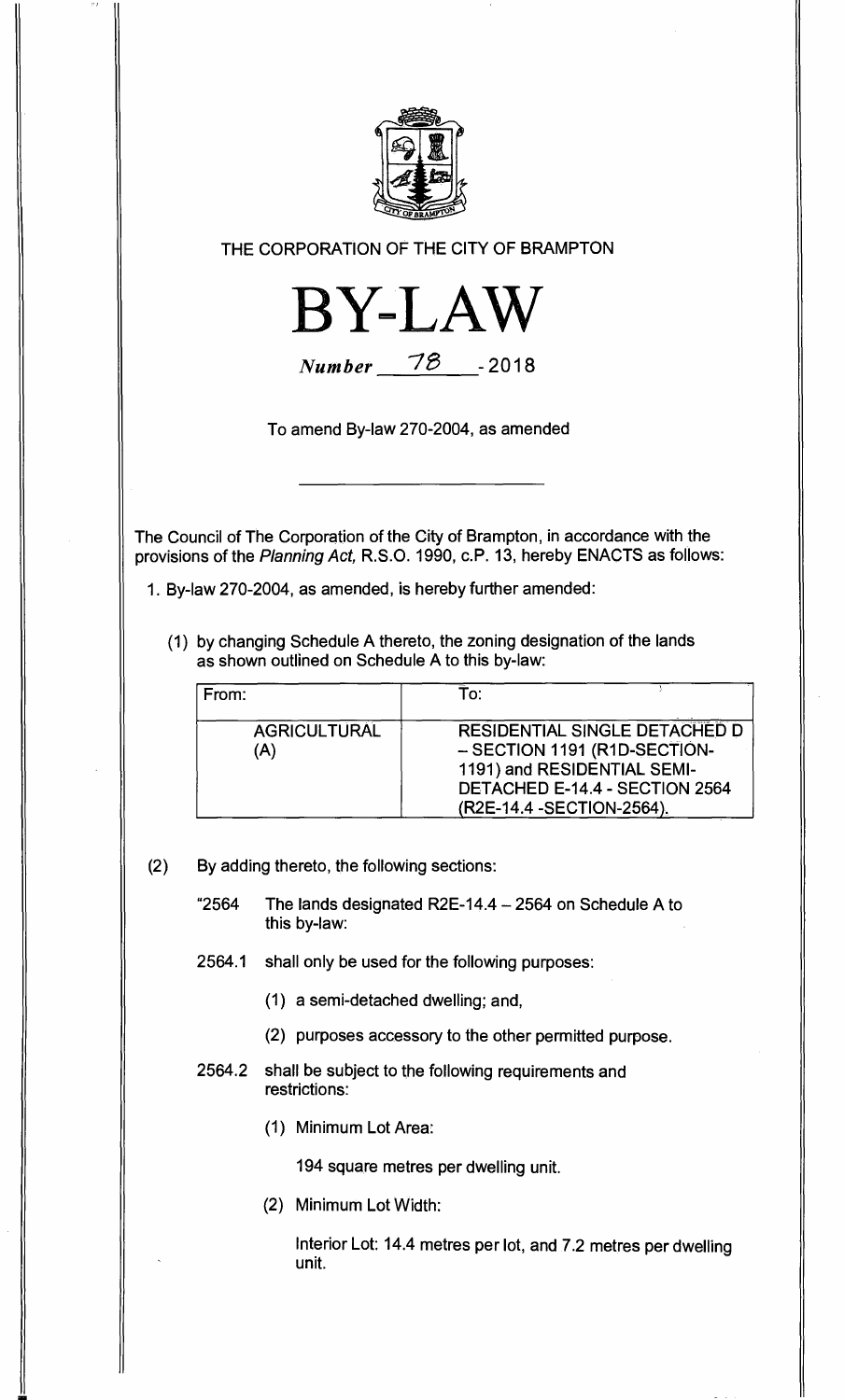Corner Lot: 16.2 metres per lot, and 9.0 metres for the dwelling unit closest to the flankage lot line.

- (3) Minimum Lot Depth: 27.0 metres.
- (4) Minimum Front Yard Depth:

6.0 metres to the front of a garage and 4.5 metres to the front wall of the dwelling.

(5) Minimum Exterior Side Yard:

3.0 metres.

(6) Minimum Interior Side Yard:

1.2 metres.

(7) Minimum Rear Yard Depth:

7.5 metres, which may be reduced to a minimum of 6.0 metres provided that the area of the rear yard is at least 25% of the minimum required lot area for the particular unit.

2564.3 Shall also be subject to the requirements and restrictions relating to the R2E zone and all the general provisions of this by-law, which are not in conflict with those set out in Section 2564.2."

ENACTED and PASSED this 16th day of May , 2018.

| Approved as to<br>form.    |  |
|----------------------------|--|
| 2018/05/02                 |  |
| <u>John Zingaro</u>        |  |
|                            |  |
|                            |  |
| Approved as to<br>content. |  |
| 2018/05/03                 |  |
|                            |  |

(Ctiy File:CO3W15.007))



Peter Fay, City Clerk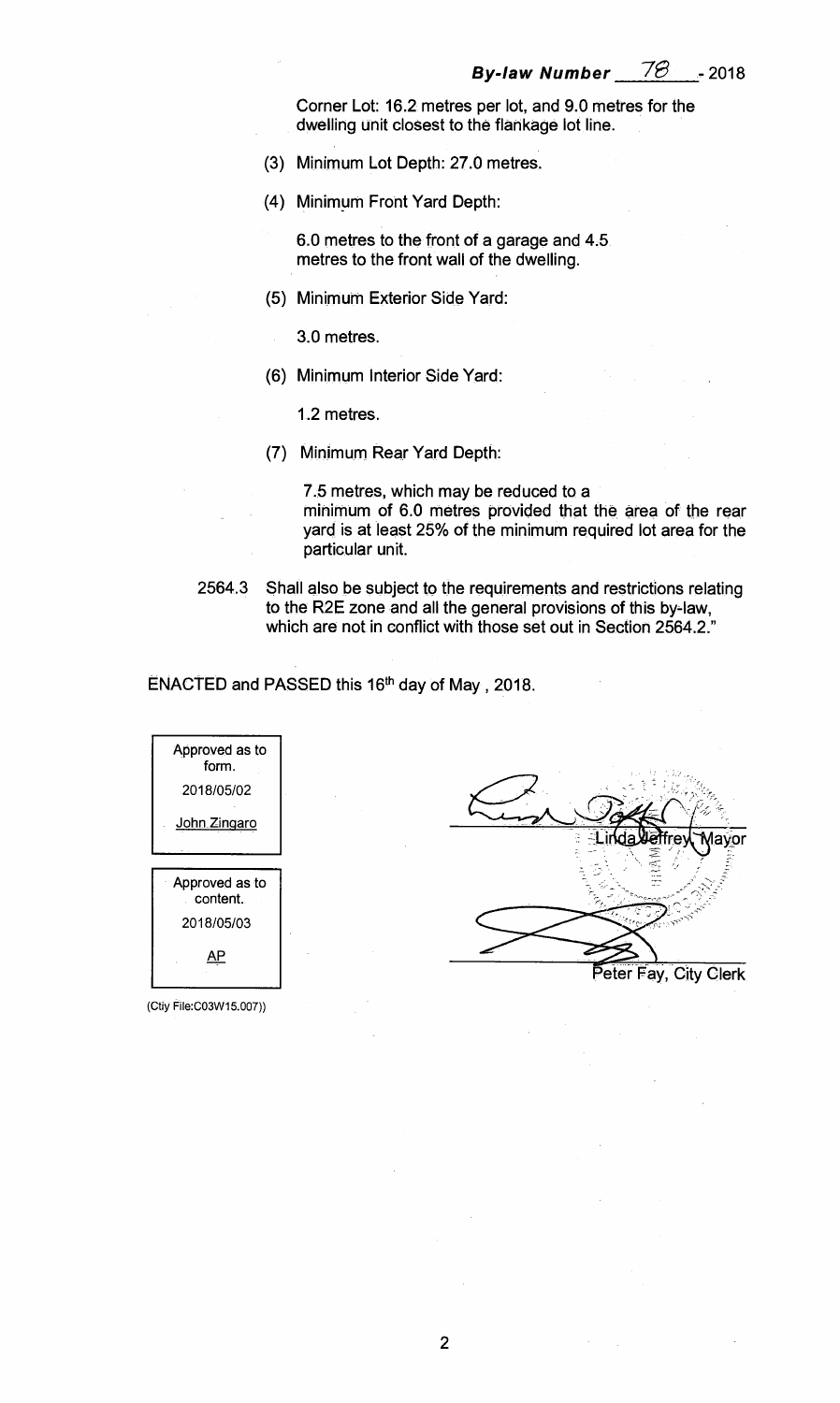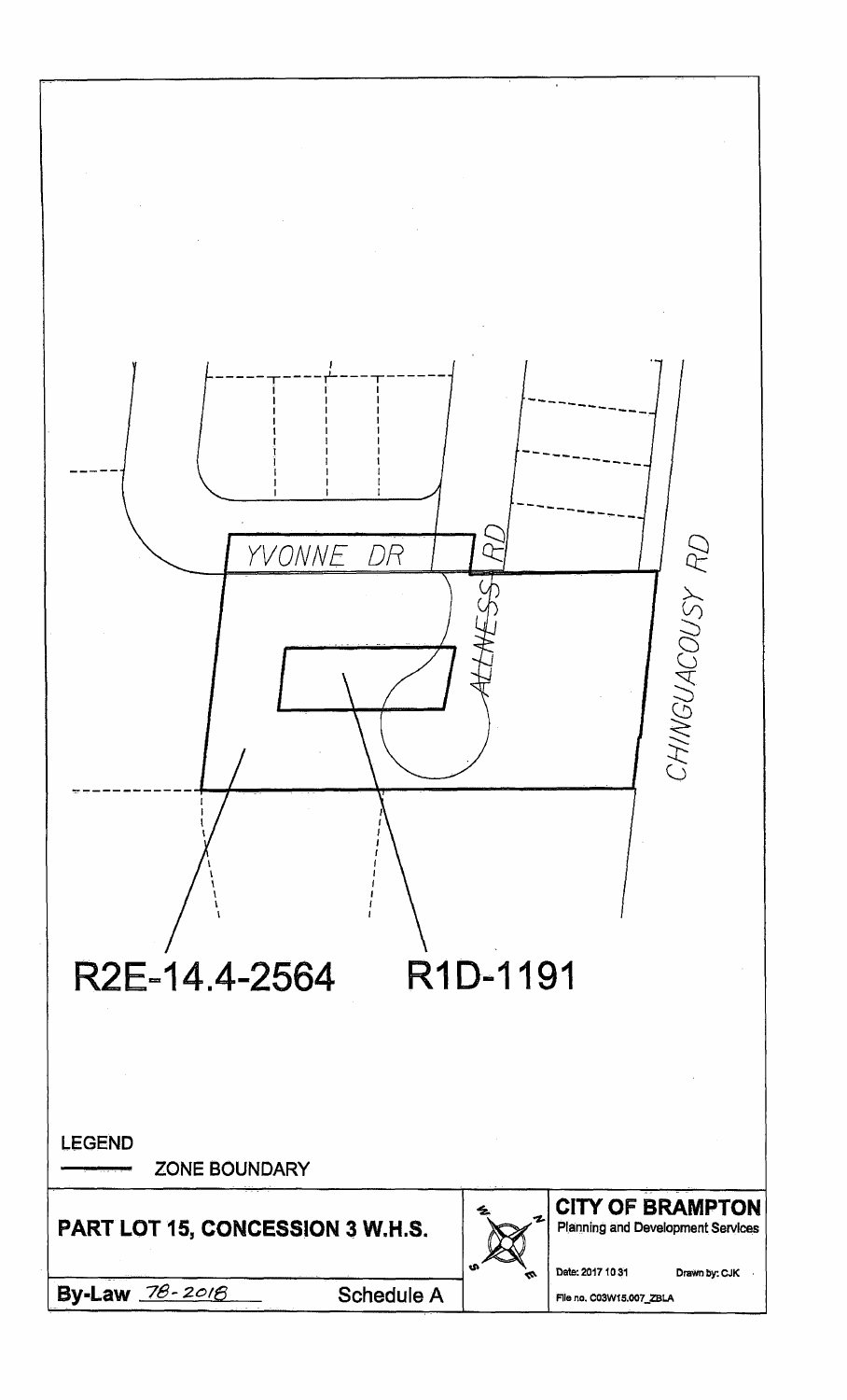